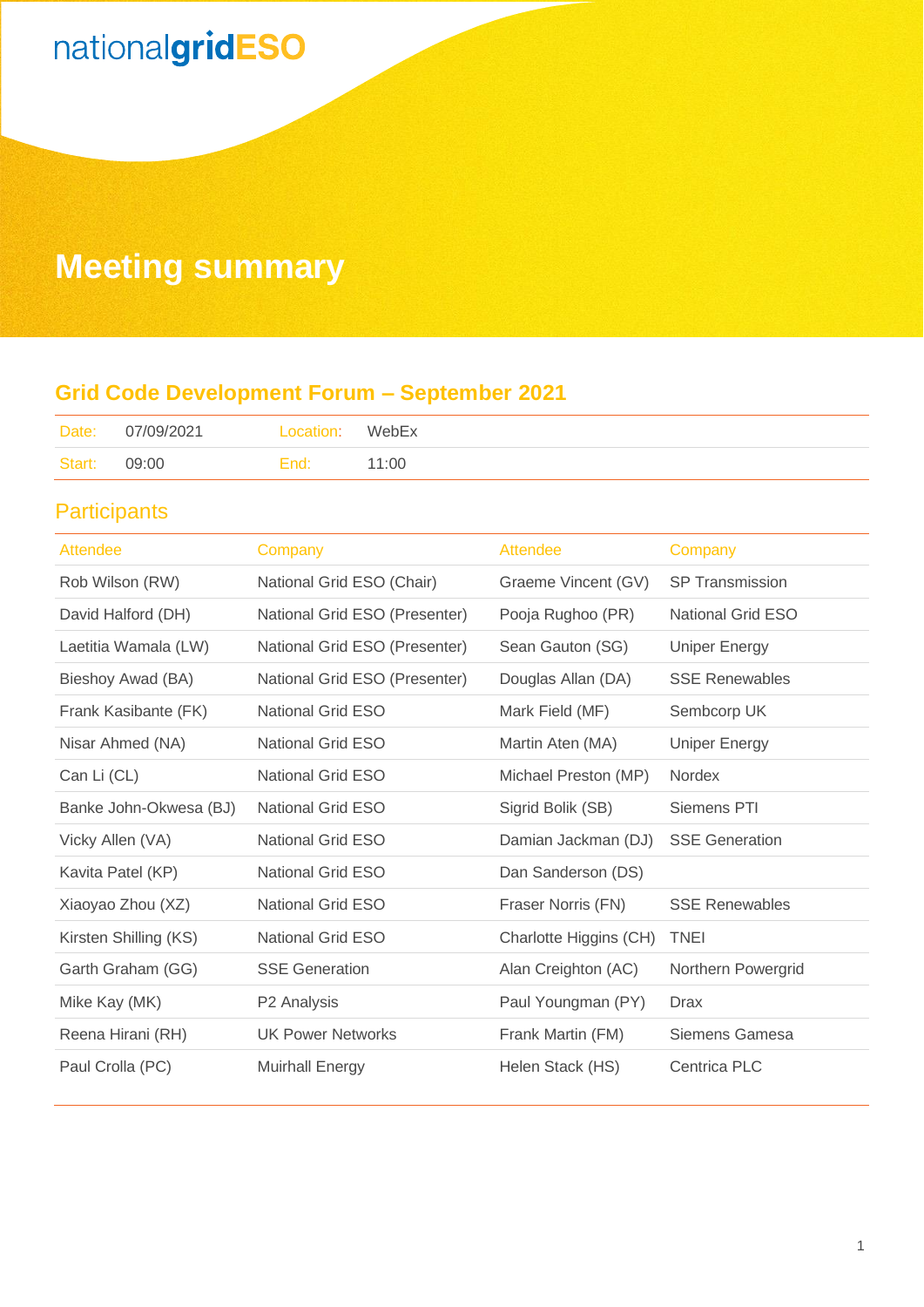### Agenda and slides

A link to the Agenda and Presentations from the September GCDF can be found here:

[https://www.nationalgrideso.com/industry-information/codes/grid-code-old/meetings/grid-code-development-forum](https://www.nationalgrideso.com/industry-information/codes/grid-code-old/meetings/grid-code-development-forum-gcdf-07092021)[gcdf-07092021](https://www.nationalgrideso.com/industry-information/codes/grid-code-old/meetings/grid-code-development-forum-gcdf-07092021)

### **GCDF**

*Please note: These notes are produced as an accompaniment to the slide pack presented and detail discussion themes.*

### **Meeting Opening – Rob Wilson, National Grid ESO**

RW opened the meeting providing an overview of the agenda items for discussion and the order they will be presented

#### **Whole System Technical Code – Laetitia Wamala, National Grid ESO**

*Presentation on the NGESO proposals to create a whole system digitalised Grid Code as set out in the ESO's RIIO-2 business plan. This notes that in year one of the project, engagement will take place with stakeholders to consider the scope of this work and how it should be delivered; Consultation 1 will be published by the end of September 2021.*

#### Discussion themes / Feedback

• There needs be some assurance that there are no further obligations placed on users of the Technical Codes as a result of the creation of a WSTC.

*The consultation will make clear that the intention is not to change the content of the code.*

• How many members will be part of the Steering Group and what will be the balance of different industry stakeholders from across these groups?

*NGESO's response to this was that the consultation is seeking views on the composition of the steering group.*

- The introduction of an overarching WSTC could potentially make the process more complicated? *Possibly, but it could also remove some barriers and if the number of codes is reduced then reduce the burden on stakeholders to be familiar with all of them. Please give feedback on this in the consultation.*
- The presentation discusses the alignment of codes on key issues and a question was raised in terms of where we think alignment is not in place at the moment as there has been a huge amount of work over the years to ensure alignment?

*NGESO's response was that the alignment being sought is similar to that recently done for the connection conditions. Clarification provided that the alignment of these sections was due to the need that arose from implementation of the Requirements for Generators code*

- What timescales are the ESO working to and how does this align with the ENA's Open Networks Project? *We are talking to the ENA and engaging with the Open Networks project.*
- Proposed changes of the codes should take into consideration the different new/small industry stakeholders that will need to interact and conform to different aspects of the code and yet cannot resource a team to review codes on their behalf

*Noted, and it is one of the key issues.*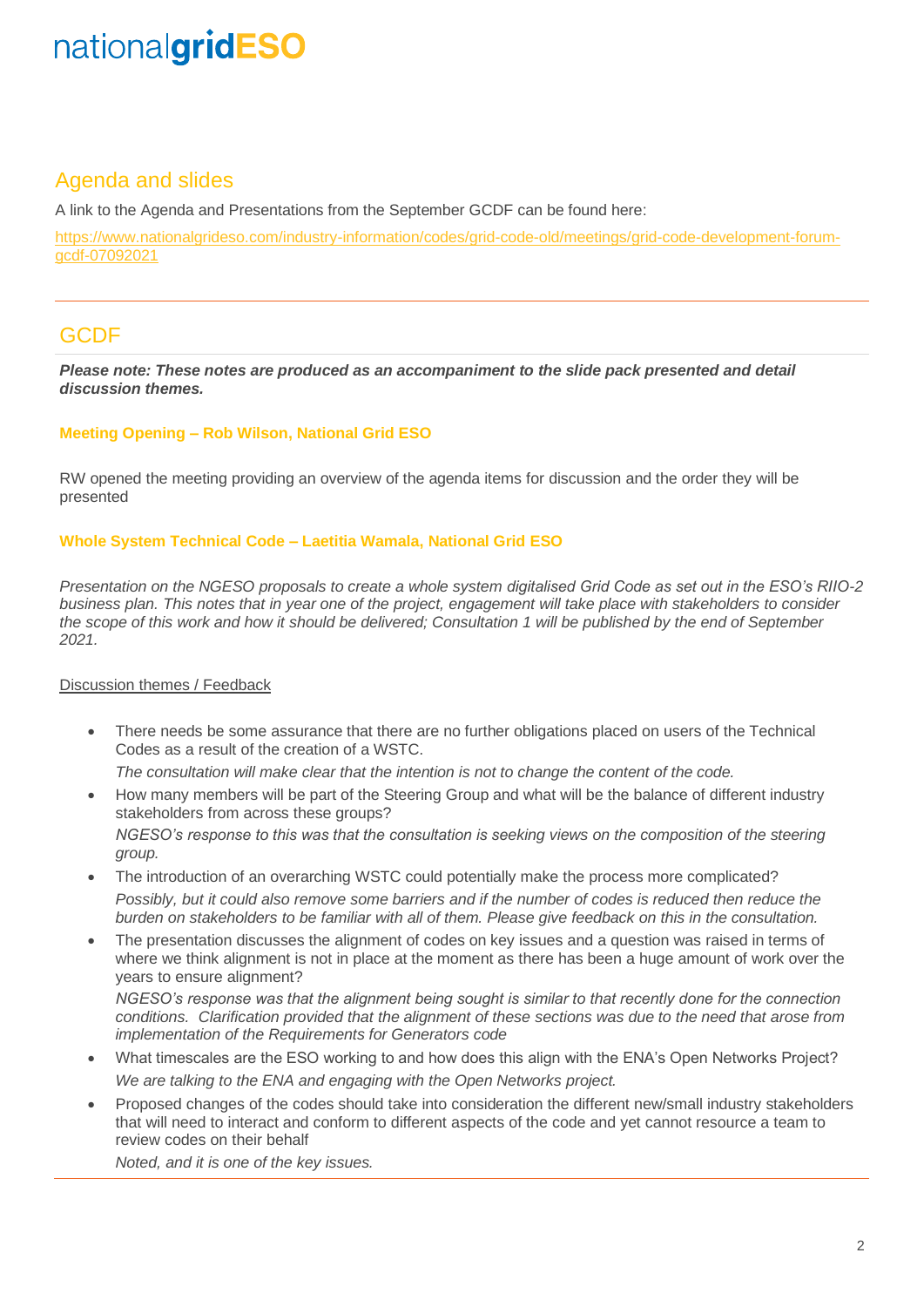• Who would be the Code Manager for the WSTC and how do we ensure that we do not make it difficult for a new Code Manager to be appointed?

*The Energy Code Reform work highlights that one or more Code Managers will be appointed to oversee the technical codes area. It is also noted that while the ECR is mainly concerned with governance, Ofgem are also looking in parallel at code simplification and consolidation. Work that will be done for digitalisation will be done in such a way that it is transferable.*

• Consideration with regards to 'in flight' mods and whether there should be cut off date for new mods during the transitional period for when the WSTC would be introduced? *NGESO acknowledged that there will be a transition period e.g. for the digitalised codes there needs to be a period to check that the digitalised code is accurate. Regarding the inflight mods, the proposal is to let the steering group come up with an appropriate timing.*

#### **Minimum Short Circuit Levels – Bieshoy Awad – National Grid ESO**

*This presentation highlighted that generally with the move away from larger synchronous generation system strength*  has been affected which has meant reducing system inertia and also minimum fault levels. The impact of this may be *greater challenges for using in riding through faults on the transmission system, although the Grid Code requirements in this area have not changed. It was noted that while overlapping in terms of subject matter, this presentation does not impact the ongoing urgent Grid Code modification GC0151 which deals with the compliance process that will be followed when it is suspected that a user has failed to ride through a fault. The point of the presentation was to seek feedback on whether additional information on short circuit levels would be useful to stakeholders and if so, what this could comprise. ETYS currently includes max SCLs and the SCL at minimum demand. It could be expanded to include minimum SCLs under certain conditions if these could be agreed and potentially project these into the future. However, this could be a great deal of work for the ESO so the question was whether this would be useful and whether a more targeted response could give similar value.*

#### Discussion themes / Feedback

• In terms of existing plant, these would have been built to the existing specifications at the time. Additional spend to potentially meet new specifications could make current plant unviable?

*Noted. No changes to the Grid Code in terms of technical specifications are envisaged as part of this review; and if any change to codes were required to impact existing equipment this would always have to be a demonstrably cost effective solution to changing system needs. But note also that compliance with existing code obligations is by default an enduring requirement.*

Should the SQSS be updated to included minimum system strength to provide clarity?

*This is an interesting point. There are general requirements on the ESO and TOs to operate and design a stable system and to avoid (for example) voltage fluctuations but there is no actual minimum level of system strength set out. There are standards for voltage and frequency. System strength would however be difficult to specify and if hardcoded in a standard could drive significant operational costs and/or investment.*

#### **GCDF Process – David Halford, National Grid ESO**

*This presentation summarised the purpose of the Grid Code Development Forum and how it is managed and administered which the ESO has just refreshed to align with the Transmission Charging Methodology Forum (TCMF). GCDF is intended to be an open forum providing a front end to the Grid Code panel (and SQSS) at which there is more scope for discussion of issues than at the panels which have to concentrate on the governance process and making decisions. It is open to any stakeholders to submit issues for discussion and the route to do this was set out.*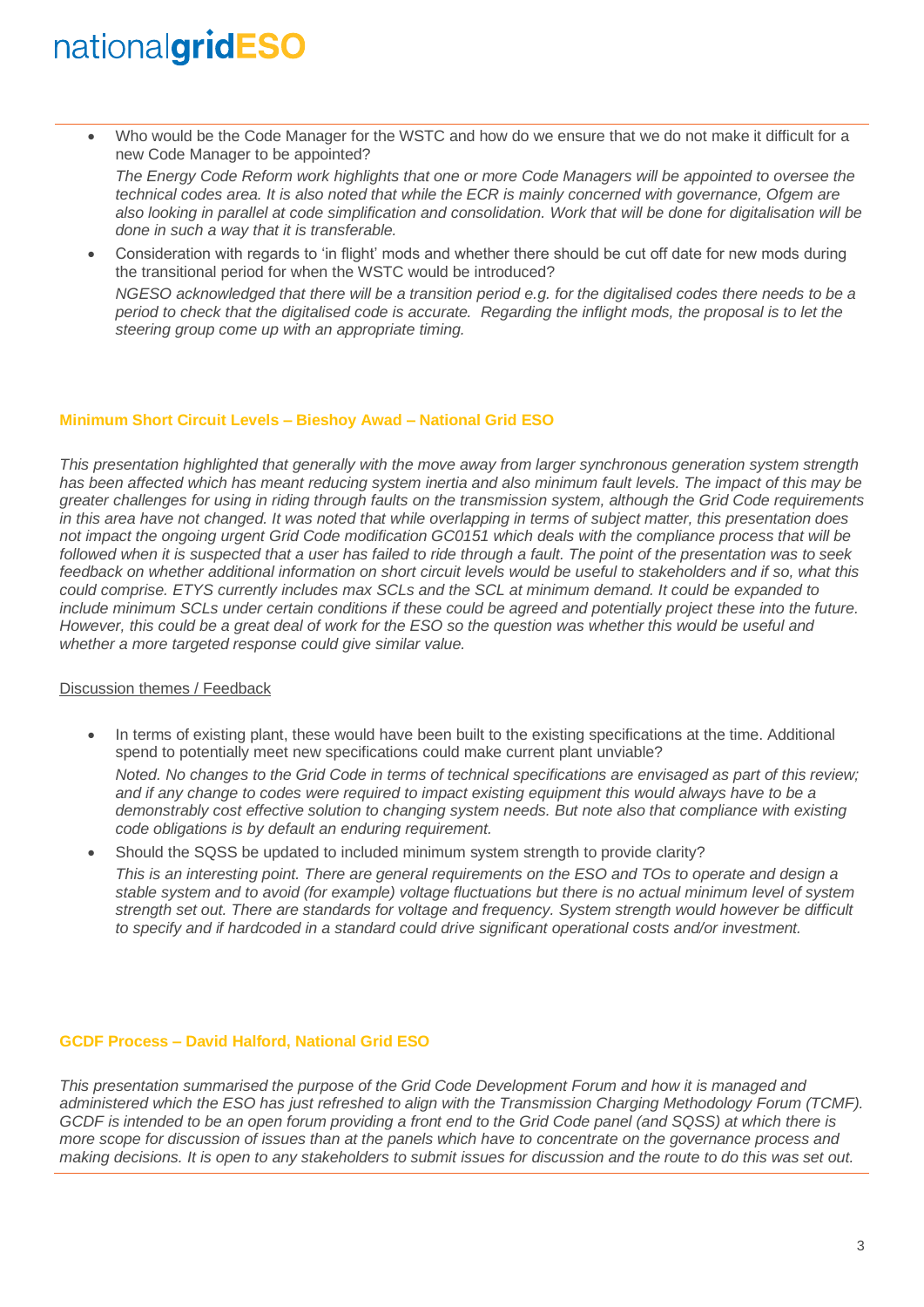### Discussion themes / Feedback

Overall, the group were happy with the GCDF structure, including the setting up of a dedicated webpage for the GCDF going forward

• In order to align more with the TCMF process, should more detailed notes be made available rather than a general overview?

*The ESO recognises that some notes to record key points, actions and next steps are important. However, it was also felt that this should not become too onerous a task as the meeting is meant to be an open discussion forum and not to be subject to strict governance. One to keep under review.*

### **AOB**

There was no other business raised. RW thanked the attendees and presenters for their contributions and closed the meeting

### Action Item Log

### Action items: In progress and completed since last meeting

| ID | <b>Month</b>      | Agenda Item                                 | <b>Description</b>                                                                                                                                                                                                                                                 | <b>Owner Notes</b> | <b>Target</b><br><b>Date</b>  | <b>Status</b> |
|----|-------------------|---------------------------------------------|--------------------------------------------------------------------------------------------------------------------------------------------------------------------------------------------------------------------------------------------------------------------|--------------------|-------------------------------|---------------|
| 1  |                   | September Whole System<br>Technical<br>Code | Confirm alignment of<br>the WSTC work with<br>the Open Networks<br>Whole System<br>alignment work                                                                                                                                                                  | LW                 | October                       | In Progress   |
| 2  |                   | September Whole System<br>Technical<br>Code | Confirm and/or<br>circulate WSTC<br>consultation once<br>released                                                                                                                                                                                                  | LW                 | 27 <sup>th</sup><br>September | In Progress   |
| 3  | September Minimum | <b>Short Circuit</b><br>Levels              | Return to GCDF in<br>November with an<br>update, particularly<br>with regards to<br>progress on<br>developing a proposal<br>to include in the ESO<br><b>System Operability</b><br>Framework (SOF)<br>document and in terms<br>of the feedback<br>received from the | <b>BA</b>          | November                      | In Progress   |